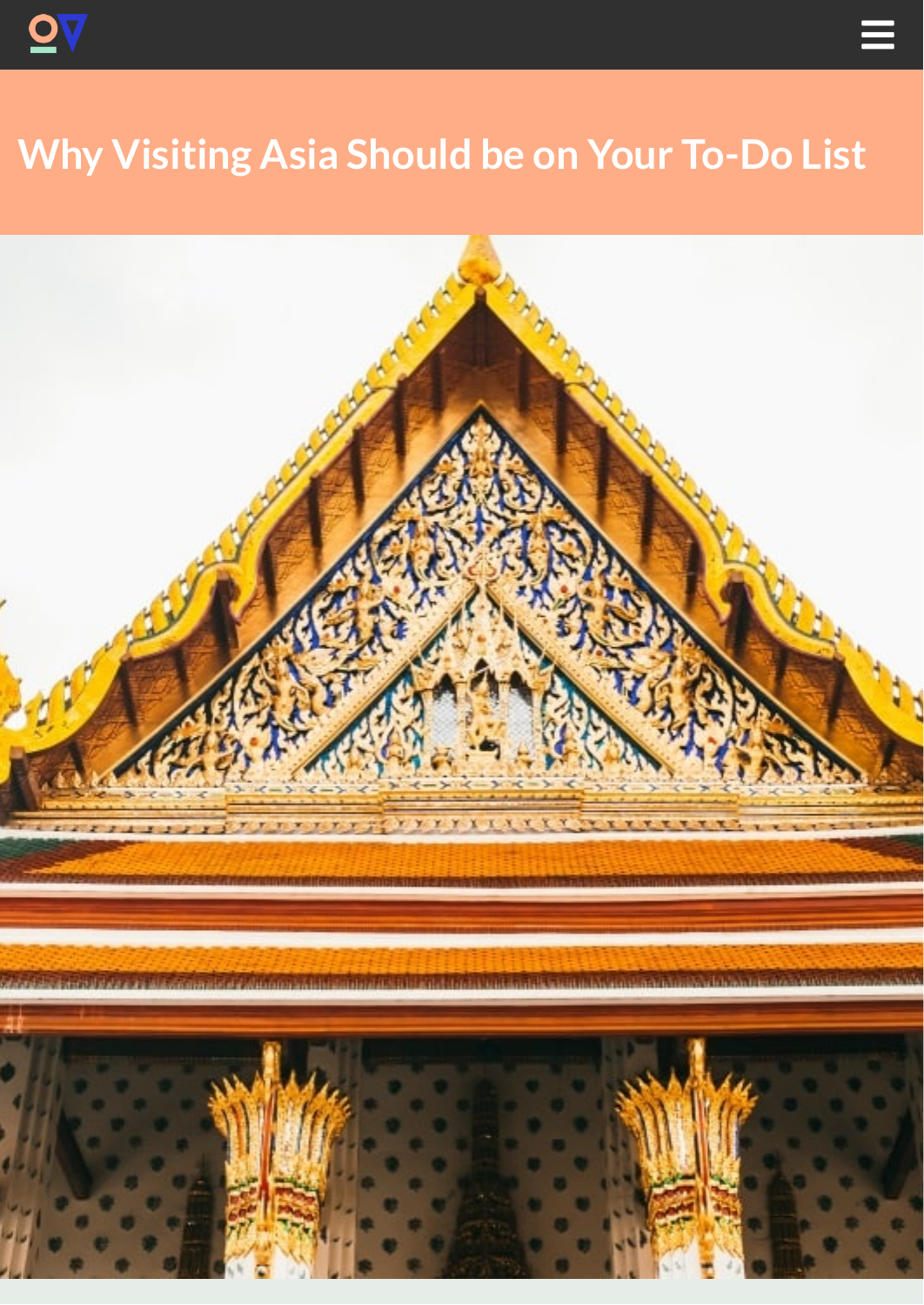



June 25, 2019

**Covering 30% ofthe Earth's total land area and made up of 48 counties, Asia is lled to the brim with history, amazing delicacies and unique experiences – some that might even take you out of your comfort zone. Visitors are truly spoiled for choice when it comes to things to see and do, whether preferences revolve around culture, adventure, wildlife, or relaxation.**

For these reasons, it's no wonder that the continent is fast-becoming a popular destination for incentive travel. As well as being an inspiring location, it's great in terms of cost effectiveness too! So, if you're looking to discover something different for your next trip or event, read on to find out why Asia might just be the answer...

#### **The Culture and Religion**

Asia is known for its diversity of people and the richness of its culture. As well as making up 60% of the world population, it's also where many religions were founded, including Christianity, Buddhism, Hinduism and Islam. Discovering the foundations of religions such as these is intriguing – especially when you can start to map out how and why each is now practiced differently in each country.

#### **The Food**

Calling all foodies! Walk through any street in Asia and chances are you'll start to feel hungry. Many visitors return year after year purely because of the cuisine. From rich coconut curries in Thailand to freshly caught seafood in the East of the continent, there will be something tempting for all taste buds. For the most authentic experience of Asian food, we recommend heading to a colourful and lively street market – popular locations include Angkor Night Market in Cambodia and Jalan Alor in Kula Lumpur.

#### **The Natural Beauty**

Modern life can be stressful but luckily Asia is the perfect place to switch off for a week or two. The continent boasts some of the most picturesque and relaxing places on the planet.

Personally, we think the best place to get some respite is in Southeast Asia; from the beaches of Malaysia and Indonesia to the jungles of Northern Thailand, it's near impossible to avoid revelling in the natural beauty. Once you're feeling a little more chilled out, you can liven things up with an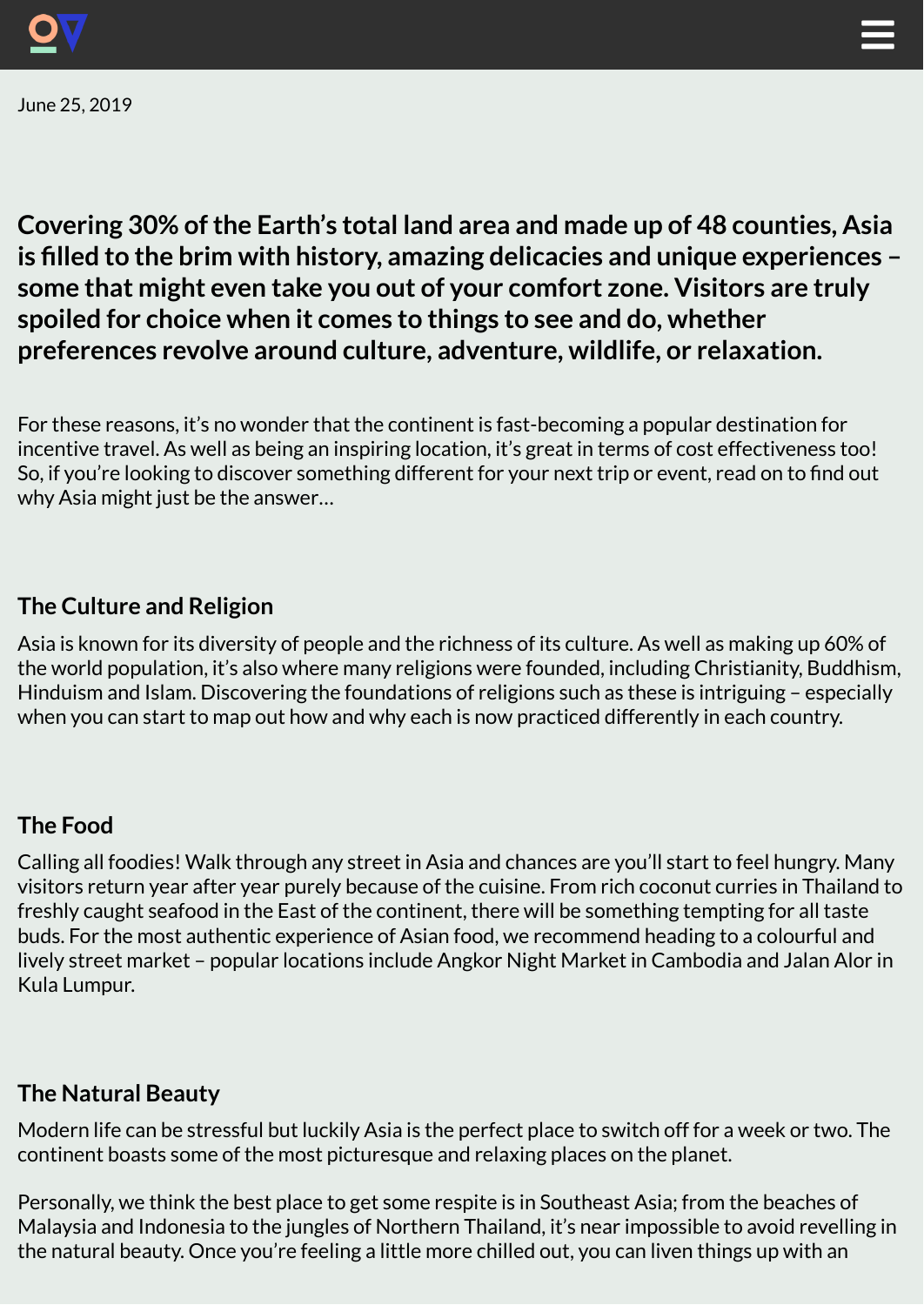



## **The People**

Thailand is known as "the land of smiles" and it's fair to say that Asia in general is home to some of the friendliest people in the world! Wherever you head, you'll be greeted by warm smiles and exceptional hospitality, which helps to make experiences even more memorable – whatever it is you get up to.

#### **The Architecture**

Home to some of the oldest communities in the world, Asia's ancient inhabitants built some amazing pieces of architecture – with many examples dating back to 5,000 BC. Thanks to the continent's sheer number of ethnic groups, there's a plethora of architecture to see, from various historical periods; a few examples include intricate dragon carvings in China, Mongolian yurts and even mountain monasteries in Tibet.

Asia's modern architecture deserves a mention too – especially seeing as by 2020, China alone will be home to 21 of the world's 50 tallest skyscrapers! It's definitely worth taking the time to see some of the impressive city skylines if you can, especially at night. A few our favourites include Kuala Lumpur's, Bangkok's and Doha's, but many others offer great photo opportunities too.

## **Time to Discover Something Different?**

This is by no means an exhaustive list, but it's certainly food for thought – and hints at some of the amazing experiences that Asia can offer. Wondering how we know? We've planned and delivered numerous trips for a range of clients, with each having been impressed with the varied itineraries that the continent made possible.

Whatever the motivations behind your next business trip, choosing Asia is the first step to achieving your goals. The next step is working with our dedicated team of travel and event experts, who will ensure you host a wow-factor trip to remember (and one that you can enjoy yourself too).

If that all sounds pretty appealing and you're already imagining lying on <sup>a</sup> Sri Lankan beach, why not get in [touch?](https://test.incentivise.co.uk/contact/)

**Share** <u>in</u>  $\boxtimes$ 

ALL [ARTICLES](https://incentivise.co.uk/our-thoughts)